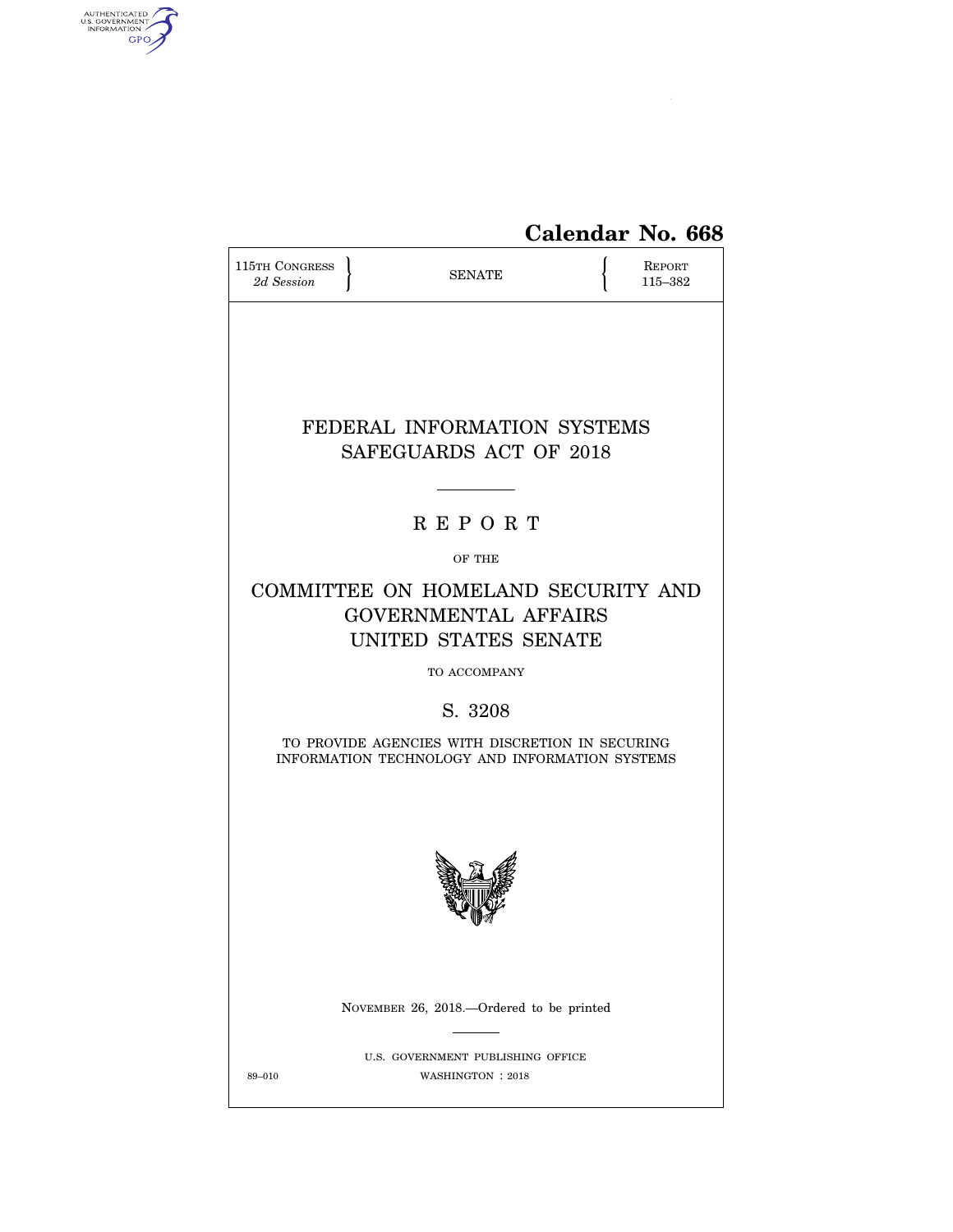# COMMITTEE ON HOMELAND SECURITY AND GOVERNMENTAL AFFAIRS

RON JOHNSON, Wisconsin *Chairman* 

JOHN MCCAIN, Arizona ROB PORTMAN, Ohio RAND PAUL, Kentucky JAMES LANKFORD, Oklahoma MICHAEL B. ENZI, Wyoming JOHN HOEVEN, North Dakota STEVE DAINES, Montana

CLAIRE MCCASKILL, Missouri THOMAS R. CARPER, Delaware HEIDI HEITKAMP, North Dakota GARY C. PETERS, Michigan MAGGIE HASSAN, New Hampshire KAMALA D. HARRIS, California DOUG JONES, Alabama

CHRISTOPHER R. HIXON, *Staff Director*  GABRIELLE D'ADAMO SINGER, *Chief Counsel*  ELLIOTT A. WALDEN, *Professional Staff Member*  MARGARET E. DAUM, *Minority Staff Director*  CHARLES A. MOSKOWITZ, *Minority Senior Legislative Counsel*  KATHERINE C. SYBENGA, *Minority Counsel*  LAURA W. KILBRIDE, *Chief Clerk*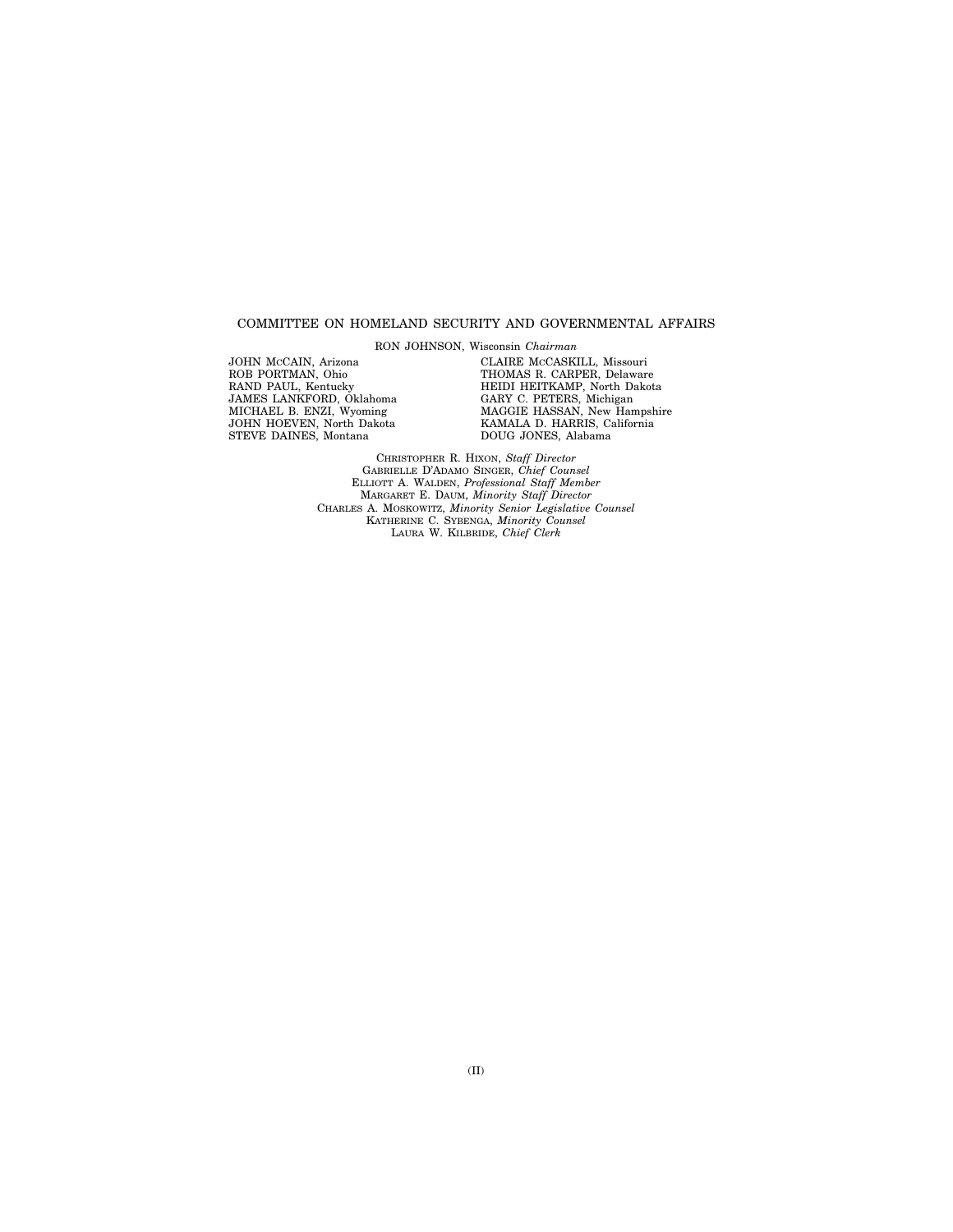# **Calendar No. 668**

115th Congress <br>
2d Session **SENATE** 115–382

# FEDERAL INFORMATION SYSTEMS SAFEGUARDS ACT OF 2018

NOVEMBER 26, 2018.—Ordered to be printed

Mr. JOHNSON, from the Committee on Homeland Security and Governmental Affairs, submitted the following

# R E P O R T

## [To accompany S. 3208]

# [Including cost estimate of the Congressional Budget Office]

The Committee on Homeland Security and Governmental Affairs, to which was referred the bill (S. 3208) to provide agencies with discretion in securing information technology and information systems, having considered the same, reports favorably thereon with an amendment in the nature of a substitute and recommends that the bill, as amended, do pass.

# **CONTENTS**

|  | Page |
|--|------|
|  |      |
|  |      |
|  |      |
|  |      |
|  |      |
|  |      |
|  |      |

# I. PURPOSE AND SUMMARY

S. 3208, the Federal Information Systems Safeguards Act of 2018, allows executive agencies to take action to protect their information technology (IT) systems, such as restricting access to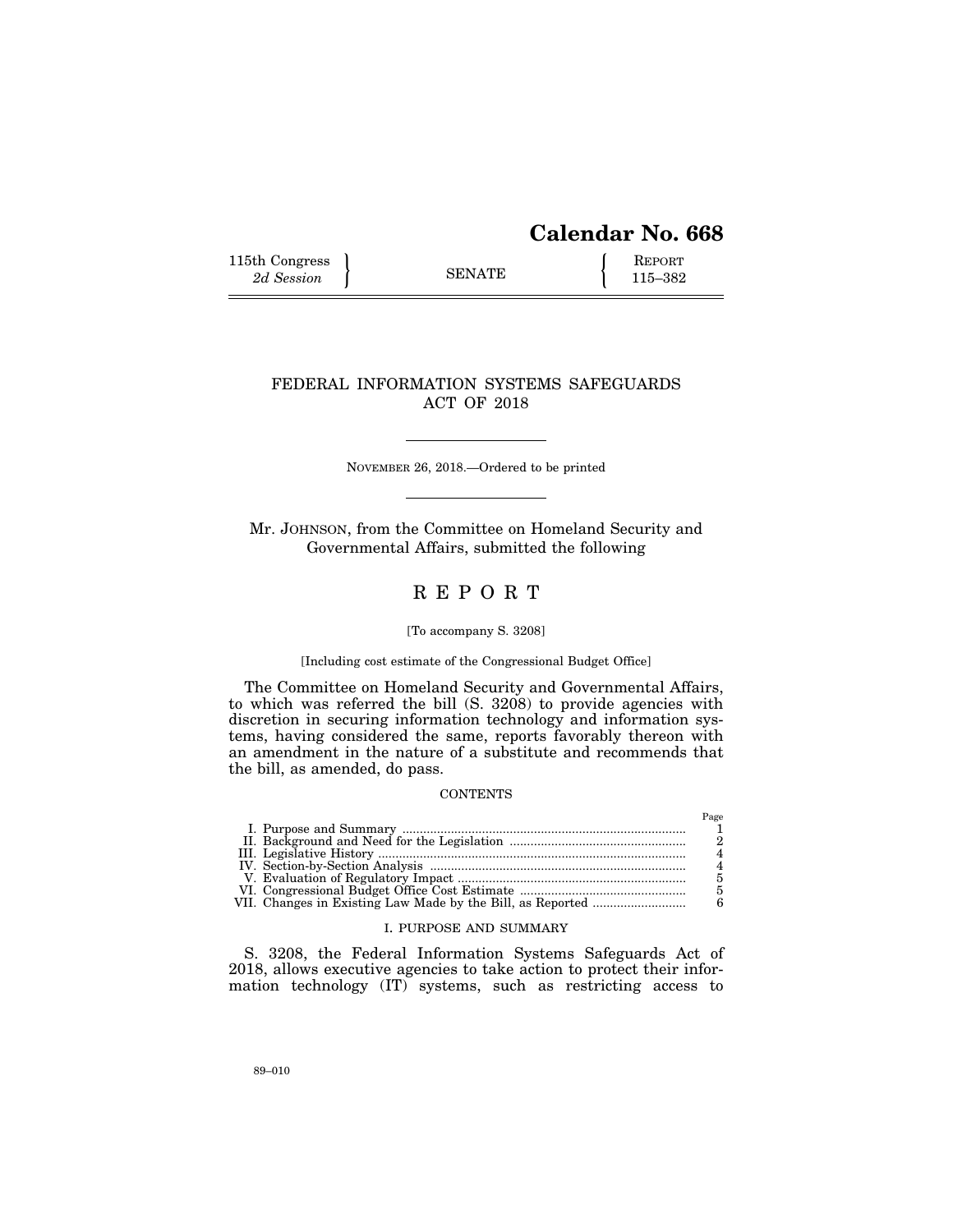websites the agencies have deemed a security risk, without regard to Federal employee labor-management relationship requirements.1

## II. BACKGROUND AND NEED FOR THE LEGISLATION

Information security is a significant and persistent challenge for the Federal Government. The Government Accountability Office (GAO) has repeatedly identified weaknesses in Federal agencies' information security programs and compliance with Federal information security policies and practices. In September 2015, GAO reported that information security remains a persistent weakness at twenty-four Federal agencies.<sup>2</sup> In February 2015, GAO reported that ''federal cyber assets'' have been identified as high-risk since 1997.3 The current cybersecurity threat is increased due, in part, to the proliferation of increasingly sophisticated threat actors who have expertise and resources to defeat cyber defenses.<sup>4</sup> In 2016, the Office of Management and Budget alerted Congress that Federal agencies reported more than 77,000 security incidents during fiscal year (FY) 2015, an increase of ten percent over the prior year.5

Federal agencies identify nation-state actors as the most serious cybersecurity threat they face. In May 2016, GAO reported that 18 agencies with high impact systems—those where the loss of information can have severe impact on the nation or affected individuals—identified foreign nations as the most serious and frequently occurring threat.6

In 2015, the nation learned that a sophisticated threat actor had penetrated the information systems of the Office of Personnel Management (OPM), exfiltrating data that included 22.1 million records about Federal employees, including employee personnel and background investigation files.7 An additional 5.6 million individuals had their fingerprint data stolen.<sup>8</sup> In the aftermath of the breach, OPM instituted a new policy to prohibit its employees from accessing certain websites, including Gmail and Facebook, from their work computers.9 An OPM spokesperson described the change as a response to the breach and cybersecurity threats:

As is the case throughout the Federal government, agencies monitor the use of official computers and other devices. In addition, at OPM, we provide guidance on the use

<sup>1</sup>On May 25, 2016, the Committee approved S. 2975, the Federal Information Systems Safe-guards Act of 2016. That bill is substantially similar to S. 3208, which has been modified only slightly. Accordingly, this committee report is in large part a reproduction of Chairman John-<br>son's committee report for S. 2975, S. Rep. No. 114–361 (2016).<br>- <sup>2</sup> Gov't Accountability Office, GAO–15–714, Federal Informat

Correct Weaknesses and Fully Implement Security Programs (Sept. 2015), http://www.gao.gov/<br>assets/680/672801.pdf.<br><sup>3 *Id.*</sup>

<sup>4</sup> *Id.* 

 $^5$  Office of Management and Budget, Annual Report to Congress: Federal Information Security Modernization Act (Mar. 18, 2016).

Modernization Act (Mar. 18, 2016).<br><sup>6</sup> Gov't Accountability Office, GAO–16–501, Information Security: Agencies Need to Improve<br>Controls Over Selected High-Impact Systems (May 2016), http://www.gao.gov/products/GAO-16-501. 7*See Under Attack: Cybersecurity and the OPM Data Breach: Hearing Before the S. Comm.* 

*on Homeland Sec. & Governmental Affairs,* 114th Cong. (2015). 8*See* Majority staff report, Cmte. on Oversight and Gov't. Reform, U.S. House of Reps., *The* 

OPM Data Breach: How the Government Jeopardized Our National Security for More than a<br>Generation, Sept. 7, 2016, https://oversight.house.gov/wp-content/uploads/2016/09/The-OPM-<br>Data-Breach-How-the-Government-Jeopardize tion.pdf. 9Statement of Samuel Schumach, Press Secretary, Office of Personnel Management, July 2,

<sup>2015.</sup>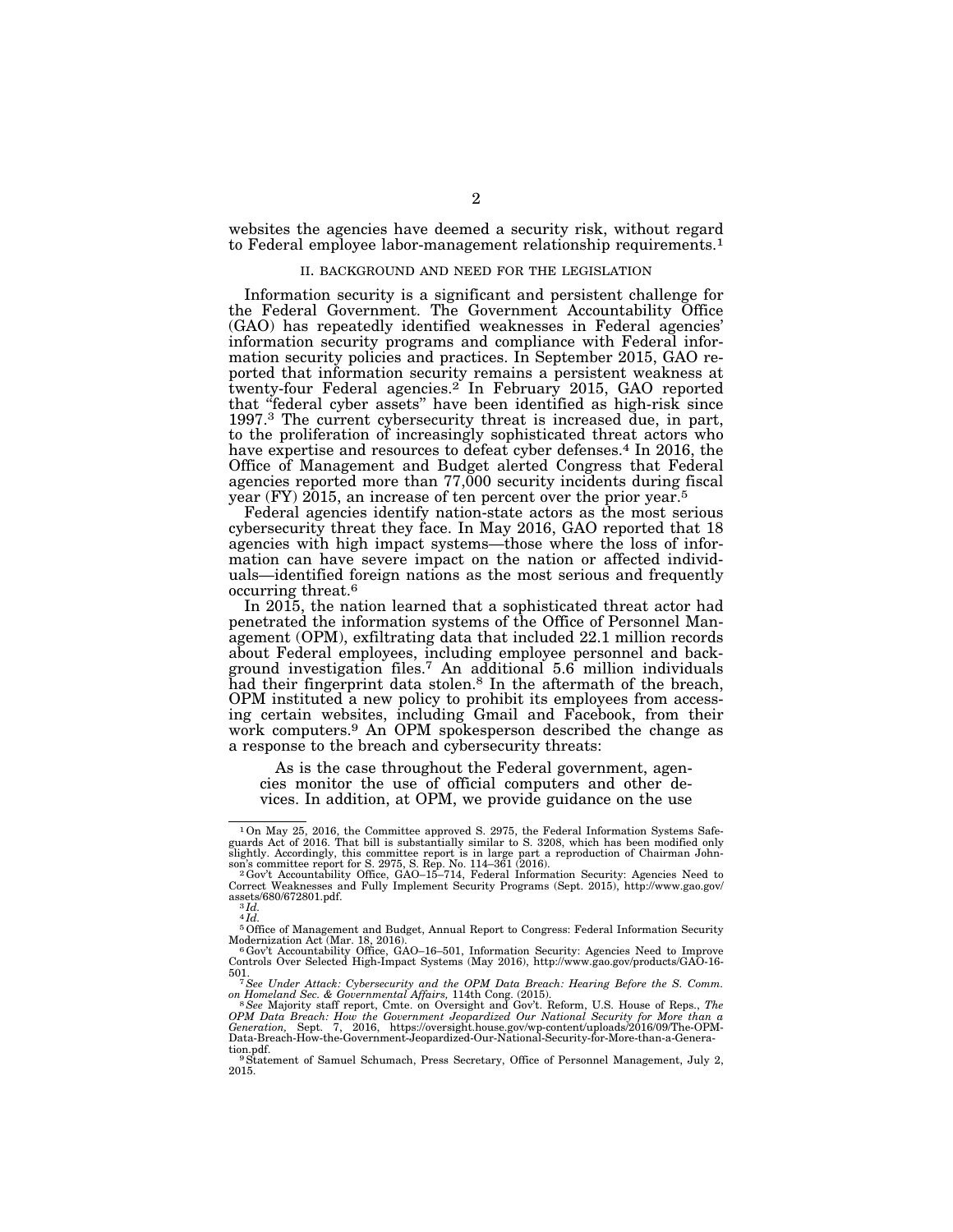of computers and conduct yearly training. Out of caution, and in light of the recent breaches, OPM has recently tightened restrictions on internet access using web security technology. As we move forward with security measures which will ensure both agency and individual security, OPM will continue to monitor and make adjustments to our web security policies.<sup>10</sup>

Seven months later during her February 2016 confirmation hearing, OPM Acting Director Beth Cobert explained the reasoning behind OPM's decision to limit employees' access to certain websites:

As the world of cybersecurity is changing, as we recognize the nature of these threats, we all need to change the way we interact, the way we use systems at work and at home. What we have done at OPM, and I think what is important for every agency to do, is to recognize what needs to change in the way they operate, what needs to change in the way their employees operate to make sure systems are secure. At OPM, for example, I cannot access my personal Gmail account from my OPM computer. That is the way a lot of threats come in.<sup>11</sup>

However, Federal employee labor unions have raised concerns that such measures could have an adverse impact on Federal employees. In 2011, U.S. Immigration and Customs Enforcement (ICE) imposed a similar policy to limit employees' access to personal email from their workstations to improve cybersecurity. The American Federation of Government Employees (AFGE) filed a grievance against ICE with the Federal Labor Relations Authority (FLRA).12 The AFGE's grievance alleged that the agency's decision to block access to certain websites on employees' computers unlawfully bypassed the collective bargaining process.<sup>13</sup>

On  $J_{\text{ul}}$  8, 2014, the FLRA ruled that the agency was required to bargain with the union before changing the cybersecurity policy in this case.14 The FLRA held that Federal employees' legal requirement to protect Federal information under the Federal Information Security Management Act (FISMA) did not provide the agency with sole and exclusive discretion to implement network-access policies affecting employees without first satisfying its bargaining obligations with the union.15

Although the remedy provided by the arbitrator and affirmed by the FLRA in this case directed bargaining over only the ''impact and implementation'' of the agency's decision to block webmail access, concerns have been raised by this decision that the remedy in a future case could include the requirement that an agency restore access and engage in pre-implementation bargaining.16 Agency heads and their chief information officers must have the ability

<sup>10</sup> *Id.* <sup>11</sup> *Nomination of the Honorable Beth F. Cobert to be Director, Office of Personnel Management:* 

Hearing Before S. Comm. on Homeland Sec; & Governmental Affairs, 114th Cong. (2016).<br><sup>12</sup> U.S. Department of Homeland Security, Immigration and Customs Enforcement (Agency)<br>and American Federation of Government Employees, *forcement Council (Union),* 67 F.L.R.A. 126 (July 8, 2014), *available at* https://www.flra.gov/deci-<br>
sions/v67/67-126.html.<br>
<sup>13</sup>*Id.*<br>
<sup>15</sup>*Id. Id.*<br>
<sup>16</sup>*Id.* (dissent by Member Pizzella).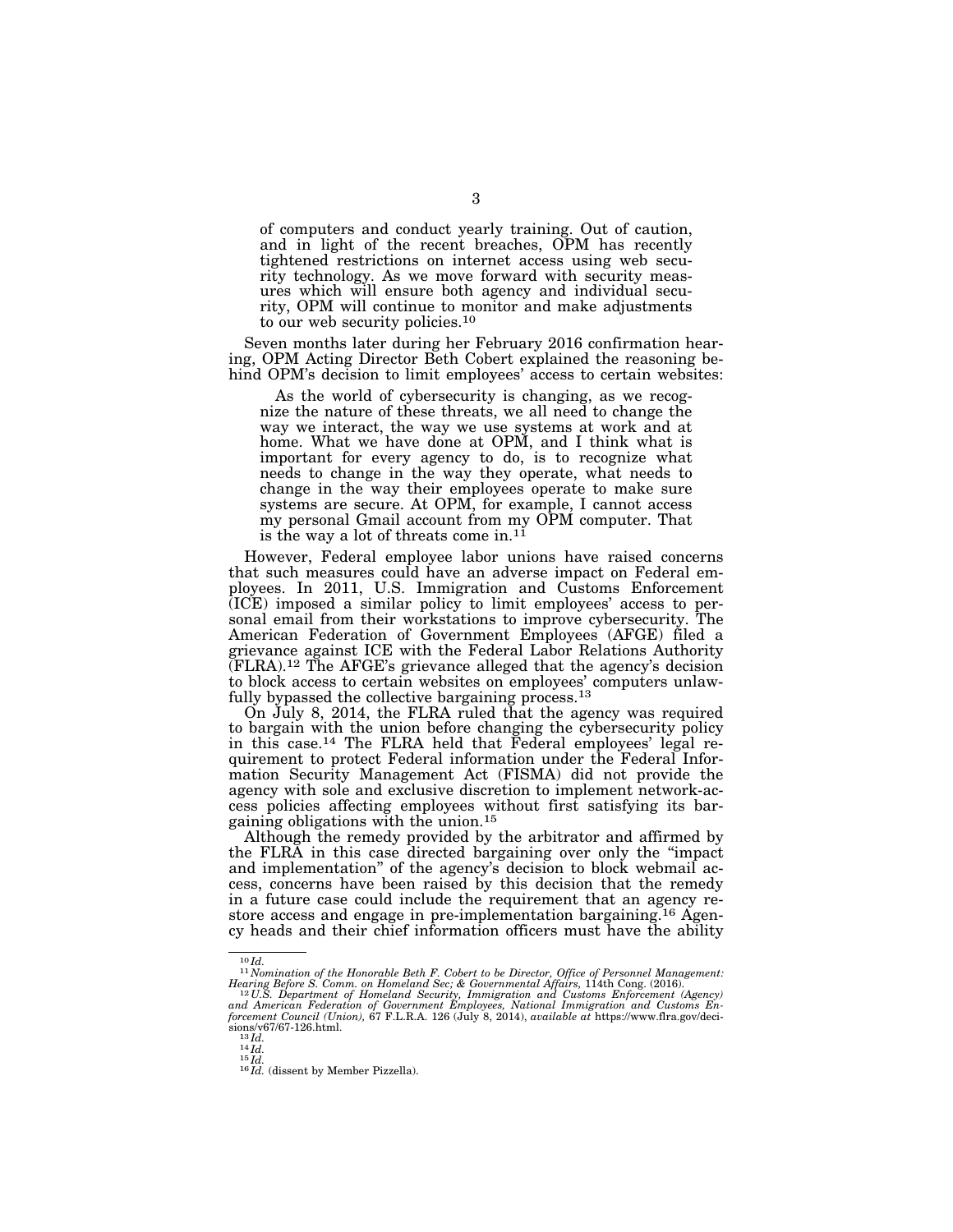to act quickly to respond to threats and address perceived weaknesses and vulnerabilities in their information systems. Failure to successfully defend against cyberattacks can have significant consequences for the nation and, in cases such as the OPM breach, millions of Federal employees.

The Federal Information Systems Safeguards Act of 2018 clarifies that an agency head may limit, restrict, or prohibit access to a website if the agency head determines such action is necessary to carry out his or her responsibilities as head of the agency. Although such a decision by the agency head is not subject to collective bargaining, after an agency head takes such an action, the bill as amended requires the agency head to seek guidance and take into consideration the personal communication needs of agency employees, upon the employees' request. However, the bill further clarifies that this requirement does not establish a right to collective bargaining.

This bill accurately captures the congressional intent of FISMA to permit agencies authority over securing their networks. Giving agency heads the authority to act swiftly to protect Federal information systems will improve Federal cybersecurity and, thus, national security.

#### III. LEGISLATIVE HISTORY

Chairman Ron Johnson (R–WI) introduced S. 3208, the Federal Information Systems Safeguards Act of 2018, on July 12, 2018. The bill was referred to the Committee on Homeland Security and Governmental Affairs. Senator Joni Ernst (R–IA) joined as a cosponsor on August 15, 2018.

The Committee considered S. 3208 at a business meeting on September 26, 2018. During the meeting, Chairman Johnson offered an amendment in the nature of a substitute to include language allowing for consideration of employee communication needs. The bill, as amended by the Johnson Substitute Amendment, was ordered reported favorably by voice vote. Senators present were Johnson, Portman, Lankford, Enzi, Hoeven, Daines, McCaskill, Carper, Heitkamp, Peters, Hassan, Harris, and Jones. Senators Peters, Hassan, and Harris were recorded as voting "no" for the record.

#### IV. SECTION-BY-SECTION ANALYSIS OF THE BILL, AS REPORTED

## *Section 1. Short title*

This section provides that the bill may be referred to as the "Federal Information Systems Safeguards Act of 2018.''

# *Sec. 2. Agency discretion to secure information technology and information systems*

Section 2 establishes that agencies have discretion in securing their IT and information systems.

New subsection (a) states that the authority described in new subsection (b) may not be limited by a collective bargaining agreement, memorandum of agreement, any other agreement, or negotiated under section 7106(b) or any other section of chapter 71.

New subsection (b) gives the head of an agency the authority to take any action to limit, restrict, or prohibit access to a website or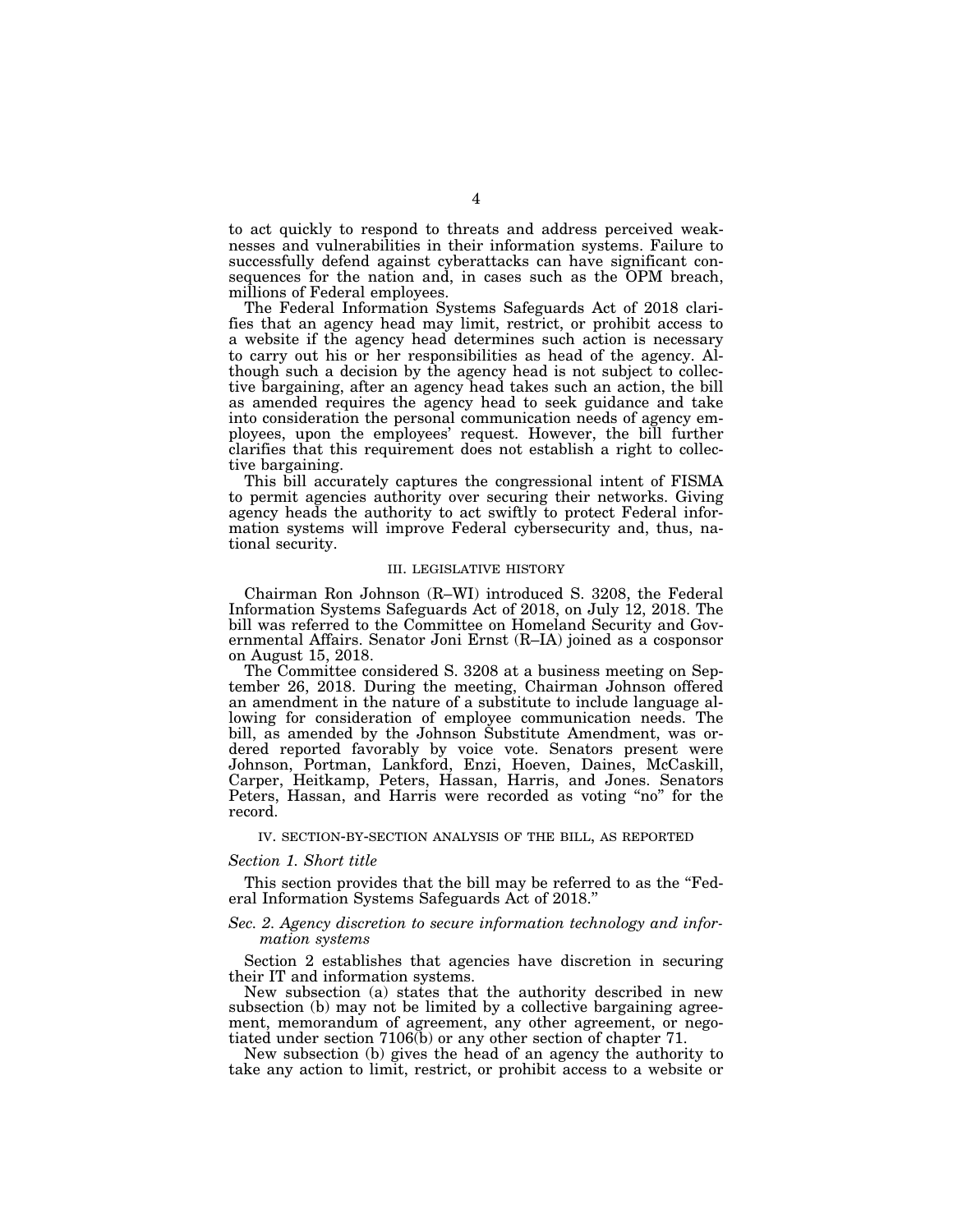to test, deploy, or update a cybersecurity measure if the agency head determines it necessary.

New subsection (c) states that, after having taken an action under this section and upon the request of employees of the agency, the agency head will take into consideration and seek guidance on the personal communication needs of the agency's employees. This does not establish a right to collective bargaining.

New subsection (d) states that the term ''agency'' has the same meaning as in section 3502 of title 44, United States Code.

#### V. EVALUATION OF REGULATORY IMPACT

Pursuant to the requirements of paragraph 11(b) of rule XXVI of the Standing Rules of the Senate, the Committee has considered the regulatory impact of this bill and determined that the bill will have no regulatory impact within the meaning of the rules. The Committee agrees with the Congressional Budget Office's statement that the bill contains no intergovernmental or private-sector mandates as defined in the Unfunded Mandates Reform Act (UMRA) and would impose no costs on state, local, or tribal governments.

#### VI. CONGRESSIONAL BUDGET OFFICE COST ESTIMATE

U.S. CONGRESS, CONGRESSIONAL BUDGET OFFICE, *Washington, DC, October 3, 2018.* 

# Hon. RON JOHNSON,

*Chairman, Committee on Homeland Security and Governmental Affairs, U.S. Senate, Washington, DC.* 

DEAR MR. CHAIRMAN: The Congressional Budget Office has prepared the enclosed cost estimate for S. 3208, the Federal Information Systems Safeguards Act of 2018.

If you wish further details on this estimate, we will be pleased to provide them. The CBO staff contact is Matthew Pickford.

Sincerely,

#### KEITH HALL.

Enclosure.

# *S. 3208—Federal Information Systems Safeguards Act of 2018*

The Federal Information Security Management Act (FISMA) provides a framework to protect government information operations against security threats. S. 3208 would clarify that, under FISMA, federal agencies have the sole and exclusive authority to take appropriate and timely actions to secure their information technology and information systems. CBO estimates that implementing S. 3208 would clarify Congressional intent, but it would have no significant effect on the federal budget because it would not expand the duties of executive agencies.

Enacting the bill could affect direct spending by agencies not funded through annual appropriations; therefore, pay-as-you-go procedures apply. CBO estimates, however, that any net change in spending by those agencies would be negligible. S. 3208 would not affect revenues.